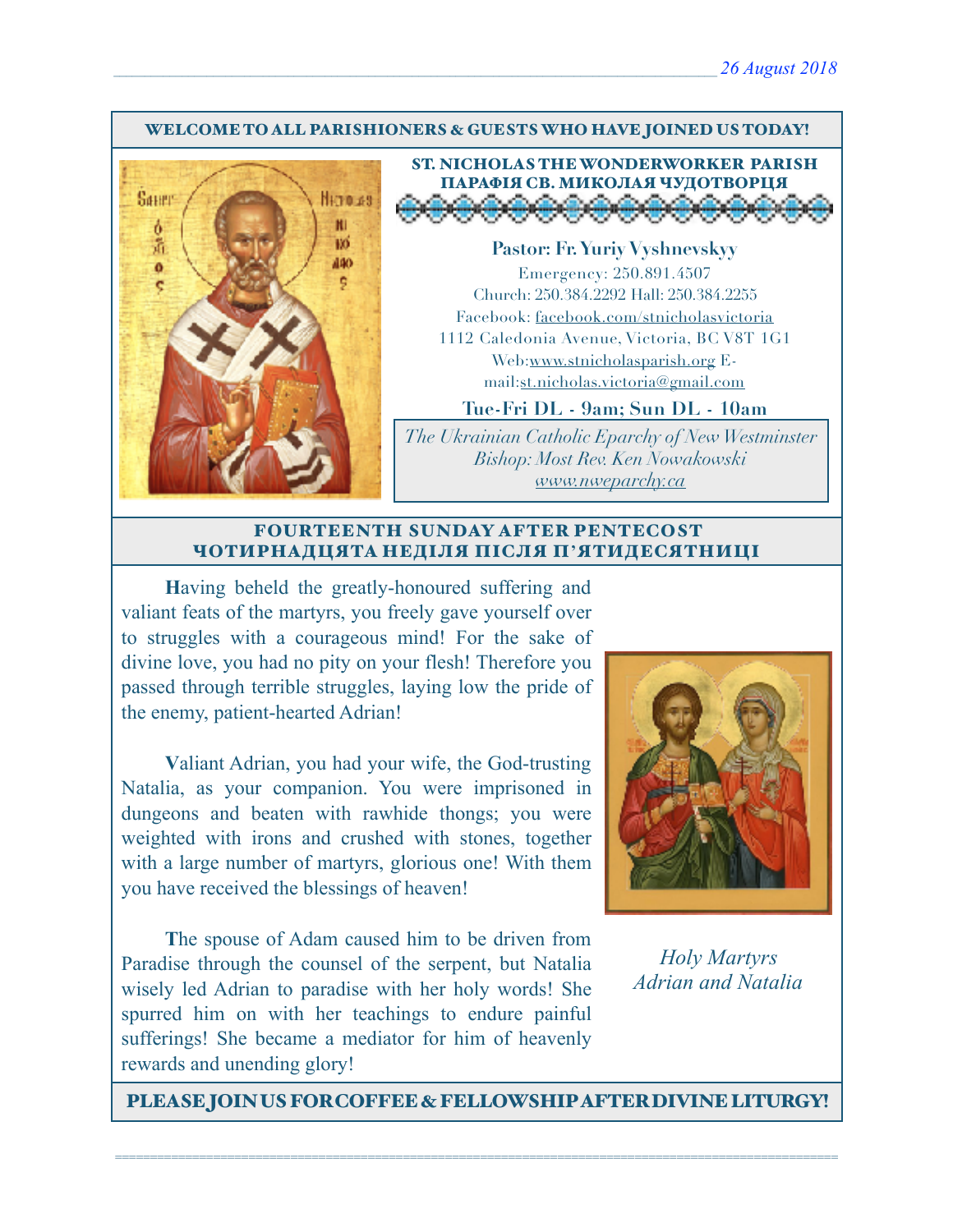| <b>SUNDAY HYMNS</b>                                                                                                                                                                                                 |                                                                                  |                                                                         |                                       |                                               |          |  |
|---------------------------------------------------------------------------------------------------------------------------------------------------------------------------------------------------------------------|----------------------------------------------------------------------------------|-------------------------------------------------------------------------|---------------------------------------|-----------------------------------------------|----------|--|
| <b>OPENING HYMN</b>                                                                                                                                                                                                 |                                                                                  |                                                                         |                                       | В Сильній Надії / Almighty Father pg. 276-280 |          |  |
| <b>COMMUNION HYMN</b>                                                                                                                                                                                               |                                                                                  | Пливи Світами / Let All Creation pg. 256-257                            |                                       |                                               |          |  |
| <b>CLOSING HYMN</b>                                                                                                                                                                                                 |                                                                                  | Боже Великий Єдиний рg. 264                                             |                                       |                                               |          |  |
| Please join us today in singing our Sunday hymns!                                                                                                                                                                   |                                                                                  |                                                                         |                                       |                                               |          |  |
| <b>SUNDAY &amp; DAILY SCHEDULE</b>                                                                                                                                                                                  |                                                                                  |                                                                         |                                       |                                               |          |  |
| <b>SUNDAY, August 26</b>                                                                                                                                                                                            |                                                                                  | Divine Liturgy - for the Parishioners of St Nicholas Parish             |                                       |                                               | 10:00 AM |  |
| <b>MONDAY, August 27</b>                                                                                                                                                                                            |                                                                                  | <b>NO SERVICESS</b>                                                     |                                       |                                               |          |  |
| <b>TUESDAY, August 28</b>                                                                                                                                                                                           |                                                                                  |                                                                         | Divine Liturgy of St. John Chrysostom |                                               | 9:00 AM  |  |
| <b>WEDNESDAY, August 29</b>                                                                                                                                                                                         |                                                                                  |                                                                         |                                       | Divine Liturgy of St. John Chrysostom         |          |  |
| <b>THURSDAY, August 30</b>                                                                                                                                                                                          |                                                                                  |                                                                         | Divine Liturgy of St. John Chrysostom |                                               | 9:00 AM  |  |
| FRIDAY, August 31                                                                                                                                                                                                   |                                                                                  |                                                                         | Divine Liturgy of St. John Chrysostom | 9:00 AM                                       |          |  |
| SATURDAY, September 1                                                                                                                                                                                               |                                                                                  | <b>NO SERVICESS</b>                                                     |                                       |                                               |          |  |
| <b>SUNDAY, September 2</b>                                                                                                                                                                                          |                                                                                  | Divine Liturgy - for the Parishioners of St Nicholas Parish<br>10:00 AM |                                       |                                               |          |  |
| Please Note: to request a Divine Liturgy for a special intention, please see Fr. Yuriy to arrange for it!                                                                                                           |                                                                                  |                                                                         |                                       |                                               |          |  |
| <b>SUNDAY EPISTLE READERS</b>                                                                                                                                                                                       |                                                                                  |                                                                         |                                       |                                               |          |  |
| <b>DATE</b>                                                                                                                                                                                                         | <b>READING</b>                                                                   | <b>UKRAINIAN</b>                                                        |                                       | <b>ENGLISH</b>                                |          |  |
| <b>SUNDAY, August 26</b>                                                                                                                                                                                            | 2 Cor. 1:21-2:4                                                                  | Kateryna Yaremyn                                                        |                                       | William Vanderven                             |          |  |
| <b>SUNDAY, September 2</b>                                                                                                                                                                                          | 2 Cor. 4:6-15                                                                    | Glikeria Iwanuck                                                        |                                       | Marian Chalifoux                              |          |  |
| SUNDAY, September 9                                                                                                                                                                                                 | Gal. 6:11-18                                                                     | Andrij Pelekhatyi                                                       |                                       | <b>Robert Herchak</b>                         |          |  |
| SUNDAY, September 16                                                                                                                                                                                                | Gal. 2:16-20                                                                     | Motria Koropecky                                                        |                                       | <b>Bryan Melnyk</b>                           |          |  |
| Thank you, Epistle readers, for your service in proclaiming God's Word!                                                                                                                                             |                                                                                  |                                                                         |                                       |                                               |          |  |
| <b>2018 PARISH COUNCIL EXECUTIVE</b><br>PASTORAL MINISTRY & HOLY MYSTERIES                                                                                                                                          |                                                                                  |                                                                         |                                       |                                               |          |  |
| Alec Rossa - 250.472.3374 CONFESSIONS<br><b>CHAIRPERSON.</b>                                                                                                                                                        |                                                                                  |                                                                         | $.1/2$ hour before Liturgy            |                                               |          |  |
| SECRETARYRichard DeMerchant - 250.893.3484                                                                                                                                                                          |                                                                                  |                                                                         |                                       |                                               |          |  |
|                                                                                                                                                                                                                     |                                                                                  |                                                                         | BAPTISMSby appointment                |                                               |          |  |
| MARRIAGESsix months notice should<br>FINANCIAL SECRETARYDavid Newberry - 250.598.8197<br>be given to the parish priest, and he should be                                                                            |                                                                                  |                                                                         |                                       |                                               |          |  |
| FUNDRAISING/HALL RENTALRobert Herchak - 250.386.7872<br>contacted before any other arrangements are made                                                                                                            |                                                                                  |                                                                         |                                       |                                               |          |  |
| MAINTENANCEMurray Chapman - 250.658.4769<br>FUNERALSby appointment                                                                                                                                                  |                                                                                  |                                                                         |                                       |                                               |          |  |
| LITURGICAL COMMITTEEMotria Koropecky - 250.658.3051                                                                                                                                                                 |                                                                                  |                                                                         |                                       |                                               |          |  |
| MEMBER AT LARGECindy Lazaruk - 778.677.9072                                                                                                                                                                         |                                                                                  |                                                                         |                                       |                                               |          |  |
| <b>Bequests &amp; Wills:</b> Leaving a bequeath is a process of giving a donation through your will. It is                                                                                                          |                                                                                  |                                                                         |                                       |                                               |          |  |
| simply a distribution from your estate to a charitable organization through your last will and testament. It                                                                                                        |                                                                                  |                                                                         |                                       |                                               |          |  |
| can be as small or as large a donation as you wish. It is important that you talk to your lawyer about the                                                                                                          |                                                                                  |                                                                         |                                       |                                               |          |  |
| process. In your kindness please remember St Nicholas the Wonderworker Ukrainian Catholic Church in                                                                                                                 |                                                                                  |                                                                         |                                       |                                               |          |  |
| your bequeath and will. If anyone wishes to make such a bequeath in their will, the following clause may<br>be included or added to a will: "I give, devise, and bequeath to St Nicholas the Wonderworker Ukrainian |                                                                                  |                                                                         |                                       |                                               |          |  |
| Catholic Parish - 1112 Caledonia Avenue, Victoria BC, V8T 1G1, the sum of \$ (or % of my                                                                                                                            |                                                                                  |                                                                         |                                       |                                               |          |  |
|                                                                                                                                                                                                                     | estate), to be used for the benefit of the parish and it's pastoral activities." |                                                                         |                                       |                                               |          |  |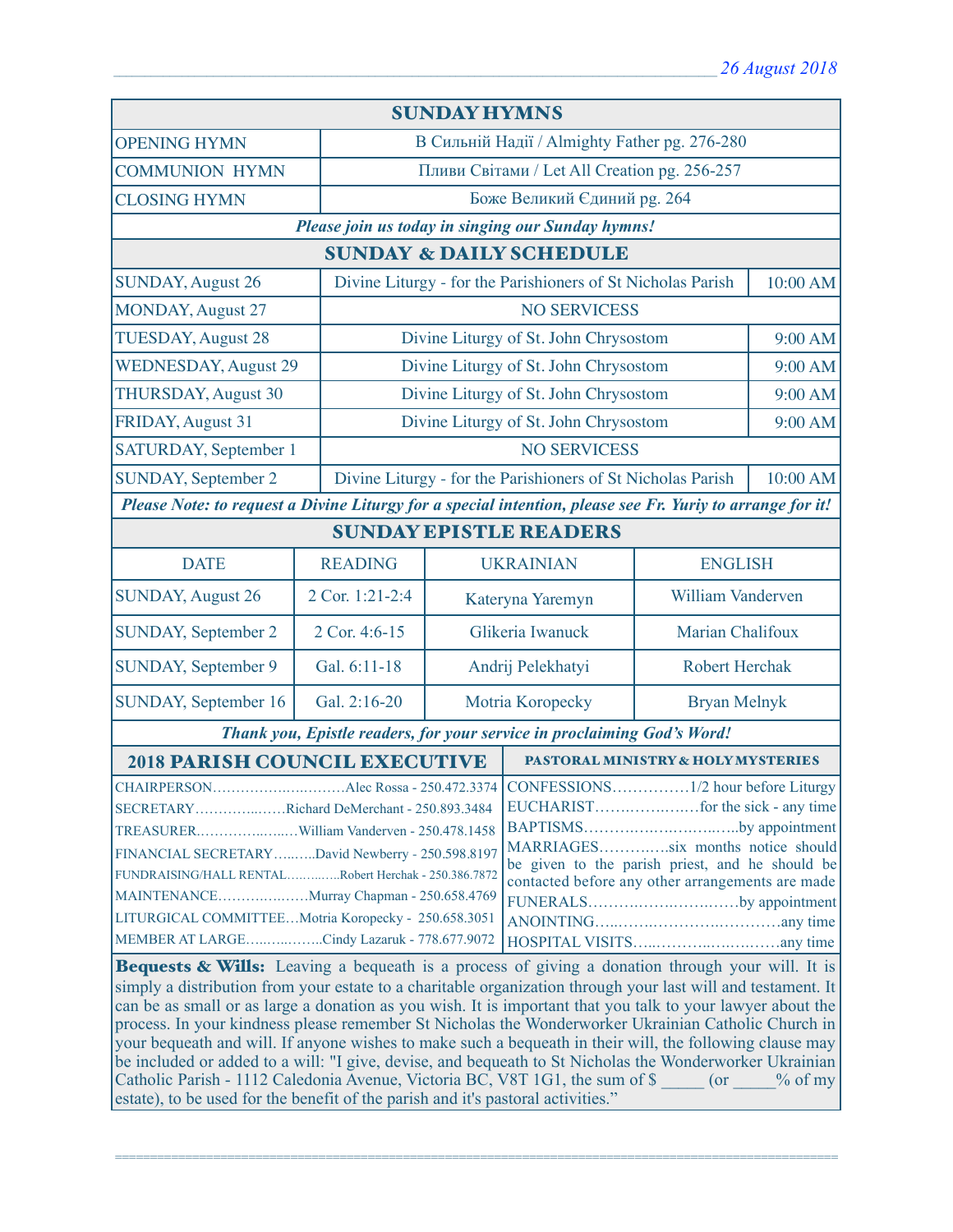### **Vibrant Parish Prayer**

**O** God, Creator of Heaven and Earth! Because of your indescribable love for us, you sent your Only-Begotten Son, Our Lord and Saviour, Jesus Christ - The Way, The Truth, and The Life and our Salvation. In His name, we turn to You. Strengthen our hearts and minds in Christian love and in unity of purpose as we strive to build a Vibrant Parish. Give us the grace to model our lives according to the Word of God. Instill in us the desire to pray and to celebrate the Holy Mysteries as one Christian Family in our Parish Community. Inspire us to follow Your great command to be a servant to the less fortunate among us! Grant this, O Lord, through the mercies and love for mankind of Your Only-Begotten Son with whom You are blessed, together with Your All-Holy, Good and Life-Giving Spirit, now and forever and ever. Amen!



## **St. Nicholas Parish**

**A Place To Encounter The Living Christ** Through the word, the Holy Mysteries & Prayer, Serving One's Neighbor, Leadership Fostering & Serving Unity and Missionary Spirit (His Beatitude Sviatoslav)



### **Молитва Живої Парафії**

**Г**осподи Ісусе Христе, Пастирю Добрий, як колись Ти пригорнув заблуканих овечок, щоб вони пізнали Твій голос і були Твоїм стадом, так і сьогодні глянь ласкаво з небесних висот на нашу парафію та зішли на неї Твого Святого Духа, щоб вона була місцем пізнання радості Доброї Новини. Скріплюй нас Твоєю присутністю та єднай нас кожночасно в молитві. Даруй нам духа служіння ближньому, щоб у нашій парафії кожний міг зустріти Тебе, милостивого Бога. Благослови наш духовний провід Твоєю мудрістю і дай, щоб ніхто з нас не шкодував ні часу, ні талантів, ні матеріальних дібр для розбудови Твого царства. Єднай нас у мирі та злагоді, щоб ми були Твоєю спільнотою любові. Всели в нас місійного духа, щоб ми стали тим світилом євангельського слова, молитви і добрих діл, що кличе кожного до участі в Божественному житті, щоб славилося, Спасе, Твоє Ім'я з безначальним Твоїм Отцем та пресвятим, благим і животворящим Твоїм Духом нині, і повсякчас, і на віки віків. Амінь.

# DIVINE LITURGY PROPERS

*The Divine Liturgy - An Anthology for Worship: Liturgy - pg. 270-318; propers - pg. 345 The Liturgy prescribed for today is that of St. John Chrysostom.* 

**Troparion, Tone 5:** Let us the faithful acclaim and worship the Word,\* co-eternal with the Father and the Spirit,\* and born of the Virgin for our salvation.\* For He willed to be lifted up on the cross in the flesh, to suffer death\* and to raise the dead by His glorious resurrection.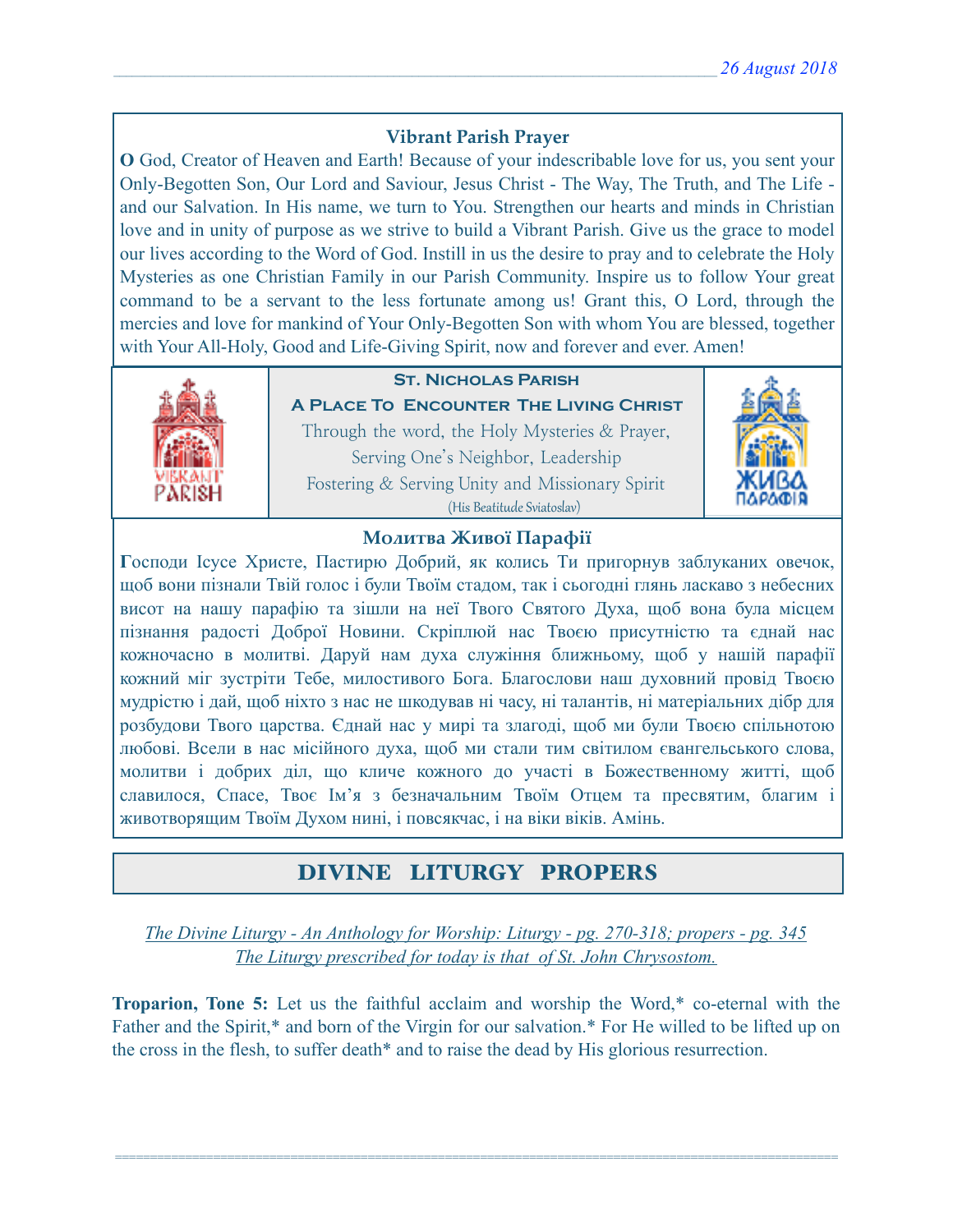**Glory: Kontakion, Tone 5:** You, my Saviour, descended to Hades,\* and as the Almighty, You shattered its gates.\* With Yourself You, as the Creator, raised the dead and shattered the sting of death,\* and delivered Adam from the curse, O Lover of Mankind.\* And so we cry out: "Save us, O Lord<sup>"</sup>

**Now: Theotokion, Tone 5:** Rejoice, O rampart and protection of those who have recourse to you!\* Rejoice, O tranquil haven and Virgin,\* who gave birth in the flesh to your Maker and God! \* Fail not to intercede for those\* who sing and worship the Child you bore.

**Prokeimenon, Tone 5:** You, O Lord, will guard us and will keep us<sup>\*</sup> from this generation and for ever. *Verse:* Save me, O Lord, for there is no longer left a just man.

**Epistle - 2 Cor. 1:21-2:4 - A Reading from the 1st Letter of Saint Apostle Paul to Corinthians:** Brothers and Sisters, it is God who establishes us with you in Christ and has anointed us, by putting his seal on us and giving us his Spirit in our hearts as a first instalment. But I call on God as witness against me: it was to spare you that I did not come again to Corinth. I do not mean to imply that we lord it over your faith; rather, we are workers with you for your joy, because you stand firm in the faith. So I made up my mind not to make you another painful visit. For if I cause you pain, who is there to make me glad but the one whom I have pained? And I wrote as I did, so that when I came, I might not suffer pain from those who should have made me rejoice; for I am confident about all of you, that my joy would be the joy of all of you. For I wrote to you out of much distress and anguish of heart and with many tears, not to cause you pain, but to let you know the abundant love that I have for you.

**Апостол - 2 Кор. 1:21-2:4 - До Коринтян 1-e Послання Святого Апостола Павла Читання:** Браття і сестри, той же, хто утверджує нас з вами у Христі і хто помазав нас, то Бог, який поклав на нас свою печать і дав у наші серця завдаток Духа. Я ж призиваю Бога на мою душу, що я, щадячи вас, не прийшов більш у Коринт. Не наче б ми панували над вашою вірою, але ми хочемо співпрацювати вам на радість; бо ви щодо віри стоїте твердо. Я постановив не приходити до вас знов у смутку; бо коли я вам завдаю смутку, хто мене розважить, як не той, що зазнав від мене смутку? Написав я, отже, щоб, коли прийду, не мати смутку від тих, від кого мені належалася б радість; бо я відносно вас певний, що моя радість — радість усіх вас. З великого бо горя та туги серця писав я вам, і крізь ревні сльози, не щоб ви сумували, але щоб знали мою любов до вас надмірну.

**Alleluia, Tone 5:** *Verse:* Your mercies, O Lord, I will sing for ever; from generation to generation I will announce Your truth with my mouth. *Verse:* For You have said: Mercy shall be built up for ever; in the heavens Your truth shall be prepared.

**Gospel - Matthew 22:1-14 -** The Lord spoke this parable: 'The kingdom of heaven may be compared to a king who gave a wedding banquet for his son. He sent his slaves to call those who had been invited to the wedding banquet, but they would not come. Again he sent other slaves, saying, "Tell those who have been invited: Look, I have prepared my dinner, my oxen and my fat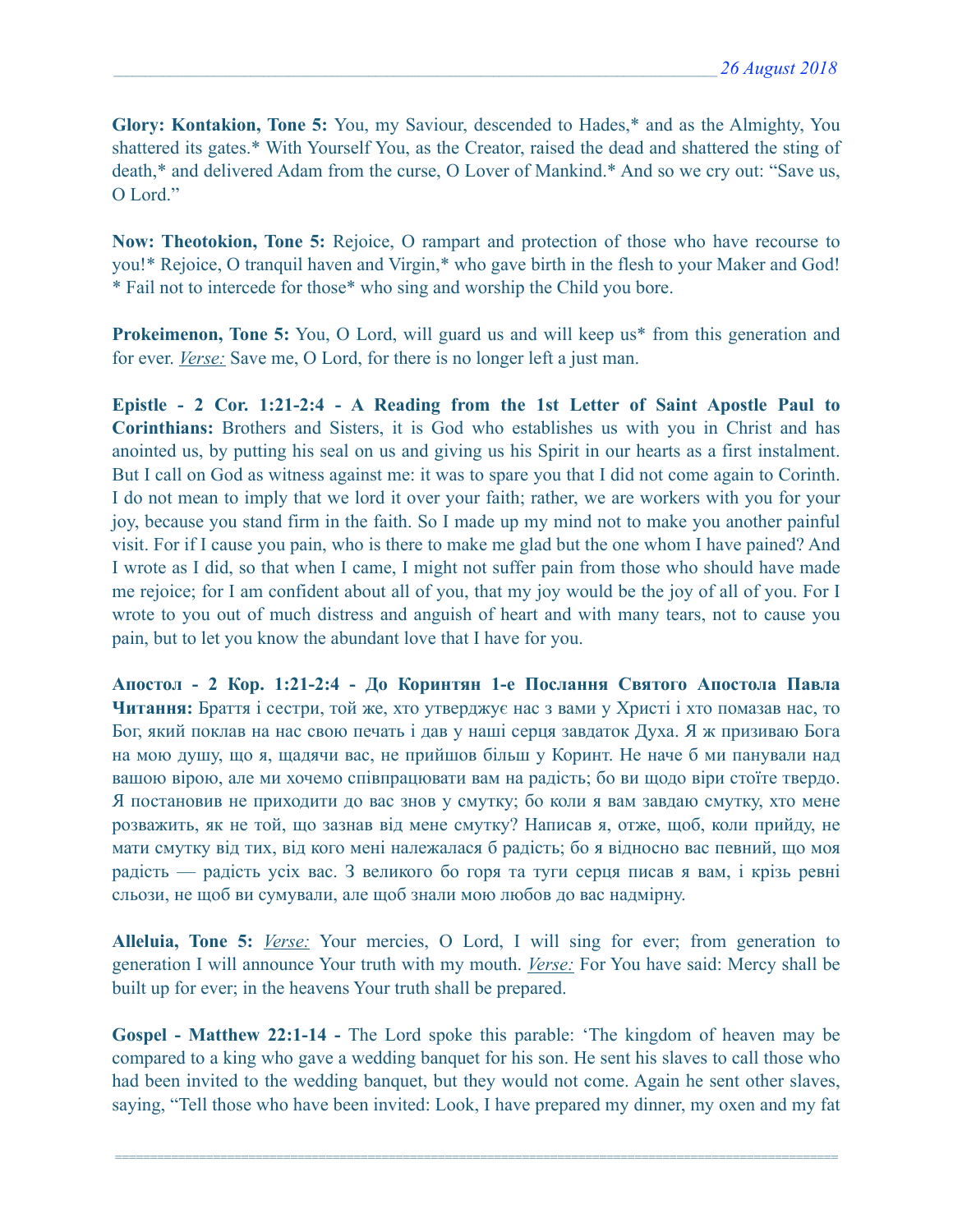calves have been slaughtered, and everything is ready; come to the wedding banquet." But they made light of it and went away, one to his farm, another to his business, while the rest seized his slaves, maltreated them, and killed them. The king was enraged. He sent his troops, destroyed those murderers, and burned their city. Then he said to his slaves, "The wedding is ready, but those invited were not worthy. Go therefore into the main streets, and invite everyone you find to the wedding banquet." Those slaves went out into the streets and gathered all whom they found, both good and bad; so the wedding hall was filled with guests. 'But when the king came in to see the guests, he noticed a man there who was not wearing a wedding robe, and he said to him, "Friend, how did you get in here without a wedding robe?" And he was speechless. Then the king said to the attendants, "Bind him hand and foot, and throw him into the outer darkness, where there will be weeping and gnashing of teeth." For many are called, but few are chosen.'

**Євангеліє - Матея 22:1-14 -** Сказав Господь притчу оцю: "Царство Небесне схоже на царя, що справив своєму синові весілля. Він послав своїх слуг кликати запрошених на весілля, але вони не хотіли прийти. Тоді він знову послав інших слуг, кажучи: Скажіть запрошеним: Ось я зготував обід мій, зарізано волів та годовану худобу, все готове, ідіть на весілля. Та вони ним знехтували і пішли геть, хто на власне поле, хто до свого крамарства; інші ж, схопивши слуг, знущалися з них і вбили. Розгнівався цар і вислав військо, яке вигубило тих убивців, і їхнє місто спалило. Тоді він мовив своїм слугам: Обід готовий, але запрошені були негідні. Підіть, отже, на роздоріжжя і, кого лише здибаєте, кличте на весілля. Вийшли ці слуги на дороги і зібрали всіх, кого тільки спіткали, і злих і добрих, так що весільна світлиця була повна гостей. Якже ввійшов цар, щоб подивитися на гостей, побачив там чоловіка, що не був убраний у весільну одіж, і сказав до нього: Як ти ввійшов сюди, друже, не маючи весільної одежі? Той мовчав. Тоді цар промовив до слуг: Зв'яжіть йому ноги й руки і киньте геть у темряву кромішню. Там буде плач і скрегіт зубів. Багато бо покликаних, але мало вибраних."

**Communion Hymn:** Praise the Lord from the heavens;\* praise Him in the highest.\* Alleluia, alleluia,\* alleluia.

**Prayer After Holy Communion:** Having been made worthy to partake in a mystical way of Your immaculate Body and precious Blood, O Christ our God, I acclaim and bless, worship and glorify You, and proclaim the greatness of Your saving acts, now and for ever and ever. Amen. *(more Prayers After Holy Communion on pg. 324-326 in the Anthology book).* 

**Молитва По Святім Причастю:** Таїнственно удостоївшись бути причасником Твого пречистого тіла і чесної крови, Христе Боже, оспівую і благословлю, поклоняюся, і славлю, і величаю спасіння Твої, Господи, нині і повсякчас, і на віки вічні. Амінь. *(більше Молитов По Святім Причастю на ст. 80-87 в маленькій книжечці "Божественна Літургія")*.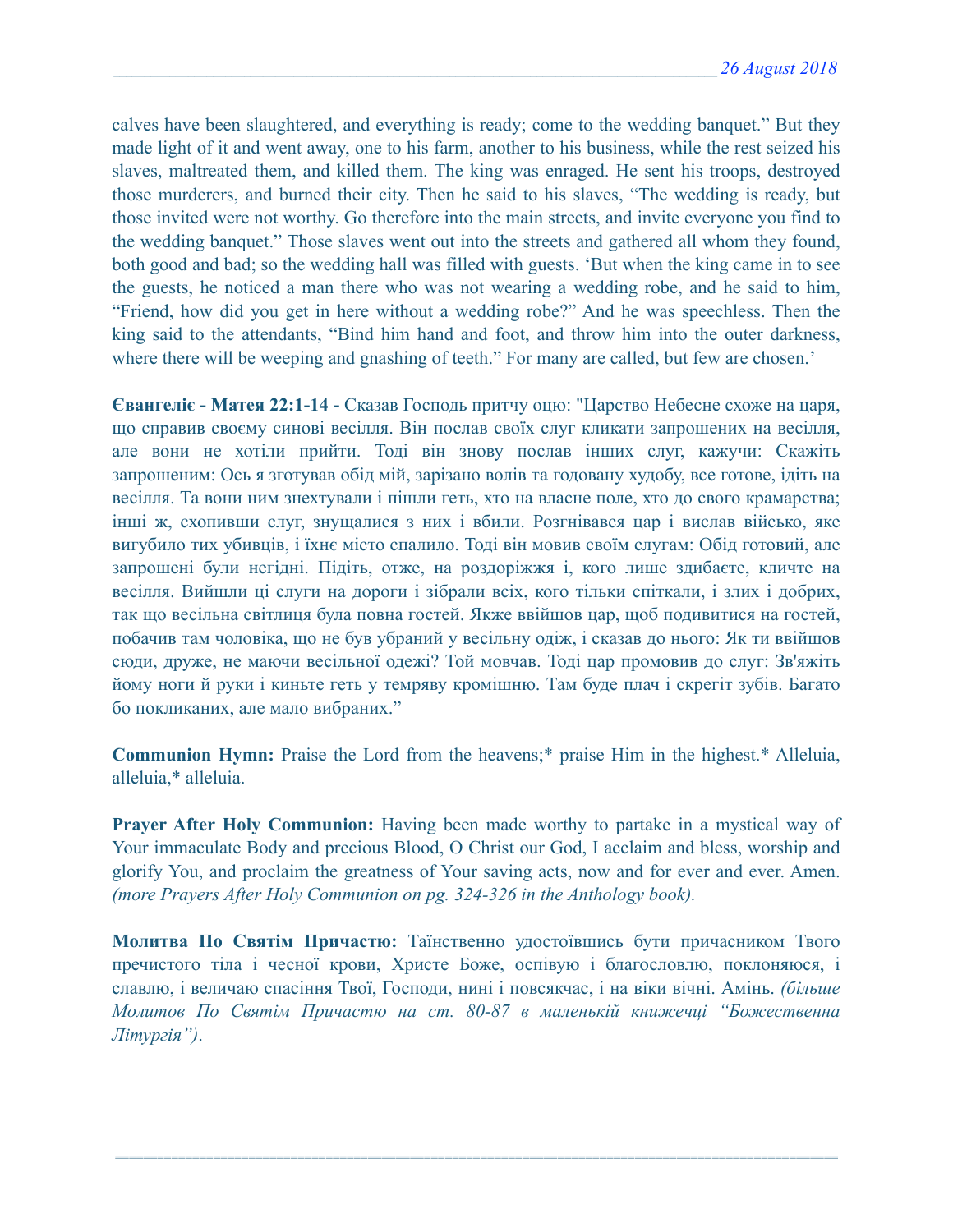# ANNOUNCEMENTS

- ✦**HAPPY BIRTHDAY** to MOTRIA KOROPECKY and all those who celebrated their birthdays this past week. May the Lord Our God continue to bless you abundantly and the Holy Mother of God protects you at all times. Многая Літа!
- ✦**PRAYER REQUEST:** Please keep in your prayers GORD HRYHORYSHEN, CORNELL BABIE and other members of our parish, our family and friends who are ailing, in hospitals, nursing homes and those who are not able to join actively in their community.
- ✦**ST. NICHOLAS BOOK STORE:** The Divine Liturgy An Anthology of Worship **\$25**; "Christ Our Pascha" Catechism of the Ukrainian Catholic Church/"Христос Наша Пасха" Катехизм Української Католицької Церкви - **\$25**; "Sing to Our God" hymn book - **\$15**; Молитовник "Прийдіте Поклонімся" - **\$10**.
- ✦**TRAVELING ICON:** Anyone interested in gracing their home with Christ The Teacher Icon can call Darlene DeMerchant at 250.727.3837.
- ✦**PARISH CALENDAR OF BIRTHDAYS & ANNIVERSARIES:** If you would like to be included in our Parish Calendar of Birthday and Anniversary celebrations, please put date in our calendar located at the church vestibule. Each week, we will list the names in our parish bulletin so we can celebrate these happy occasions together!
- ✦**JOIN OUR CHOIR:** Do you enjoy singing? Please consider joining our St Nicholas Parish Choir and remember that we ALWAYS looking for new members! Contact Motria Koropecky for details at 250.658.3051.
- ✦**CATECHISM ANNOUNCEMENT:** "*And they were bringing to Him also the infants, in order that He may be touching them; but after the disciples saw it, they rebuked them. But Jesus called them to Himself and said, Let alone the little children to come to Me, and cease hindering them; for of such is the kingdom of God*." We are happy to welcome all children to our St. Nicholas The Wonderworker catechism program. Weekly classes are scheduled Sunday morning during Divine Liturgy. We want your children to learn more about their Catholic faith, sacred scripture, feast days, and religious practices and customs of the Ukrainian Catholic church. If you have any questions, please do not hesitate to contact Marian Chalifoux at 250.507.1005.
- ✦**THRIFTY'S PRE-PAID FOOD CARDS** We all have to buy groceries. Why not have 6% of it returned back to the church at no extra charge! Cards are available in \$100, \$200, and \$500 denominations. Talk to Alec after today's liturgy to pre- order your cards. We need to sell A LOT of them! We encourage you to consider purchasing them for yourselves as gifts too.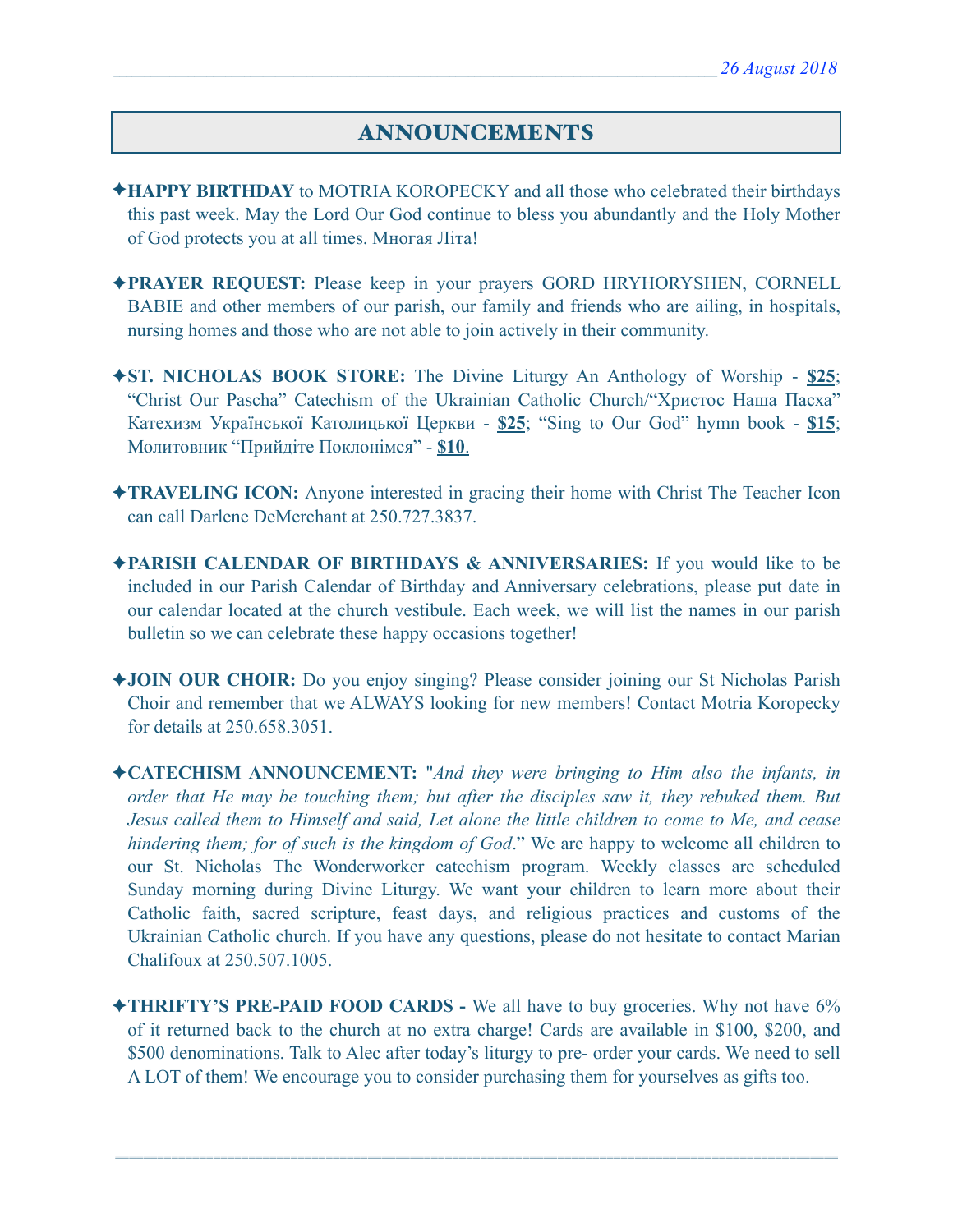- ✦**BE A STEWARD:** Have you ever wondered what more can you do to help our parish? Here are some suggestions: **Steward** of property security; **Steward** of grounds cleaning; **Steward** of cleaning church; **Steward** of church linen; **Steward** of outreach; **Steward** of caring; **Steward** of prayer; **Steward** of service. Quite often, our homebound or senior members, once active in their younger years, want to find purpose in their senior years. It's not only about doing but about "BEING" present to others. Contact Fr. Yuriy **OR** Darlene DeMerchant for more information. You will be amazed how "BEING" can make a difference.
- ✦**PARISH LIBRARY:** please visit our parish library and browse through the books on spirituality, church history, iconography, history of the Ukrainians in Canada, children's books and more… The library is located in the church vestibule. Please use a library book sign out form when borrowing a book.
- ✦**SUNDAY COFFEE VOLUNTEERS** act as hosts and serve light refreshments following the Sunday morning Divine Liturgy, providing an opportunity for the faithful to socialize with friends and visitors following their shared worship experience. We thank all of our parishioners who kind volunteer to serve refreshments. Whether you are new to the Parish, or are a longtime members, please join us for coffee. Please speak with Robert if you would like to volunteer.
- ✦**WE SHARE THE AIR:** Please keep it healthy and fragrant free. Someone in this area is scent-sitive. The chemicals used in scented products can make some people sick, especially those with fragrance sensitivities, asthma, allergies and other respiratory ailments. PLEASE DO NOT \*wear perfume, cologne, lotion, aftershave and other fragrances; \*USE unscented personal care products. Be Sensitive to Others. Thank you for your understanding. *St. Nicholas parish.*



CATECHISM **OUR PASCHA** 

human weakness we often go astray, lose hope in God's love, or freely and consciously cooperate with the powers of evil. Nevertheless, God does not turn away from the person who sinned. Instead, in his love and mercy he grants the possibility of repenting - that is, to

=======================================================================================================

of the full stature of Christ" (Eph 4:13), through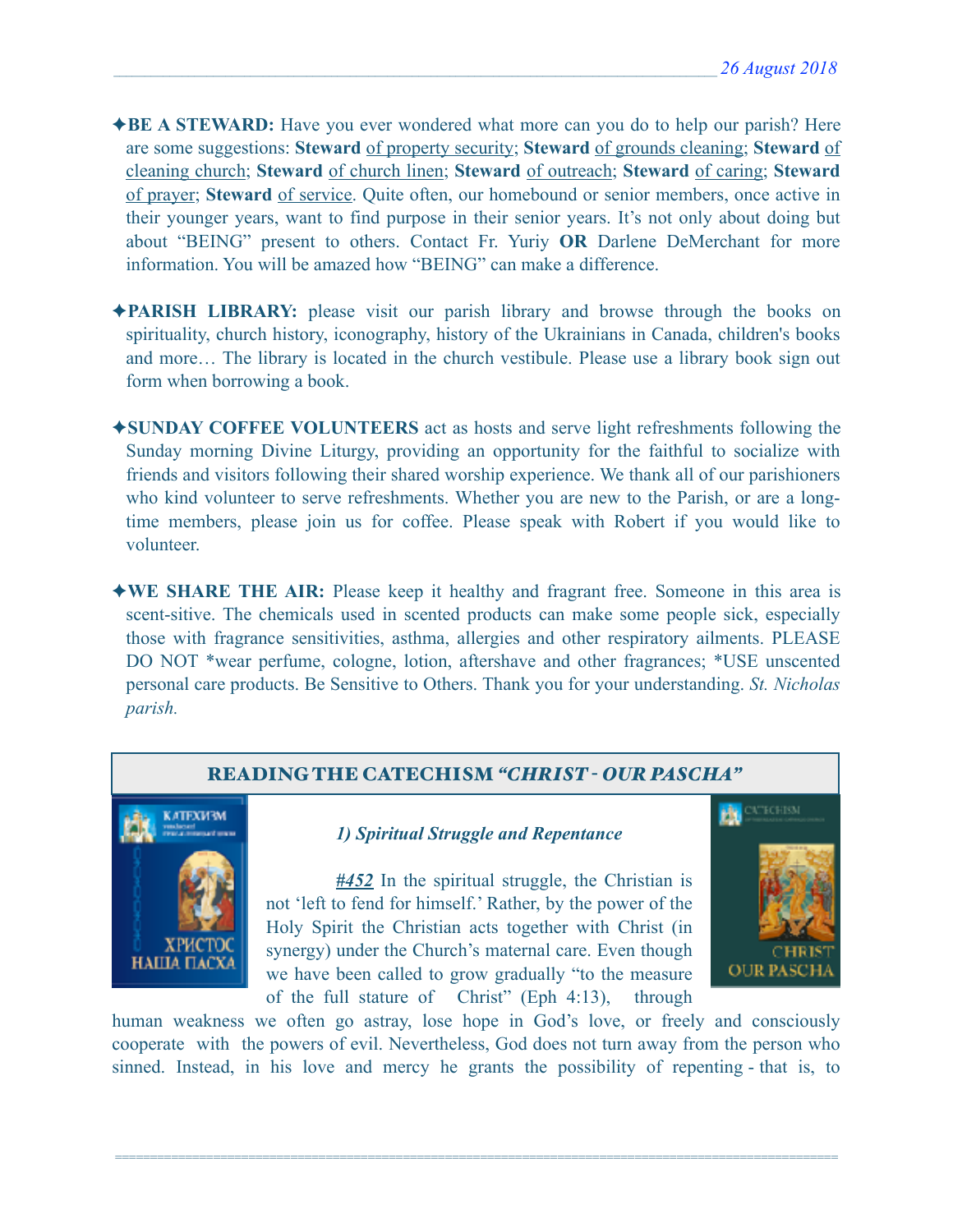return to the life that flows from Baptism: "Remember, then, from what you have fallen; repent, and do the works you did at first" (Rev 2:5).

*#453* To repent means to come to know and confess one's faults, and to renounce sin:

Those who confess their sins and accuse themselves for them already work with God. God accuses your sins: and if you also accuse them, you are united to God ... And when your own deeds will begin to displease you, from that time your good works begin, as you find fault with your own evil works. The confession of evil works is the beginning of good works: You are doing the truth, and coming to the light.

*#454* Ongoing repentance is not about focusing on one's faults and offences. It is first of all about discovering God's love. In the light of God's love we realize to what extent sin separates us from him and prevents us from abiding in his love. "The one who sins does so because they do not appreciate the value and importance of God's grace. To bring someone to repentance one must first of all clearly and fundamentally show them the magnitude of God's gift, which they lose through grave sin."

*#455* Frequent Confession allows us to know not only our faults and offences, but also our weaknesses and inclinations to sin. Through the grace of the Mystery of Repentance, the Christian overcomes sins and the tendency to sin. This grace also raises up the Christian after a fall, and strengthens him or her in the virtues. The fruits of repentance are good works, almsgiving, purity of heart, and sacrificial love. The gift of the Mystery of Repentance is forgiveness from God and reconciliation with him: "[Give] thanks to the Father, who has enabled you to share in the inheritance of the saints in the light. He has rescued us from the power of darkness and transferred us into the kingdom of his beloved Son, in whom we have redemption, the forgiveness of sins" (Col 1:12-14).

### *2) The Rite of Confession*

*#456* Confession is made before a priest, who is a witness of the sinner's repentance and a mediator of God's forgiveness:

Know, O child, that Christ himself, our Saviour, who knows all the hidden secrets of people's hearts, is invisibly present, accepting your confession. Therefore do not conceal from me, whether from shame or from fear, anything of your sins ... Beware that, having come for healing, you do not leave unhealed.

At the same time, the priest helps penitents to know the state of their soul, confirms their faith in God's forgiveness, offers spiritual counsel, designates an appropriate spiritual remedy (in Greek,